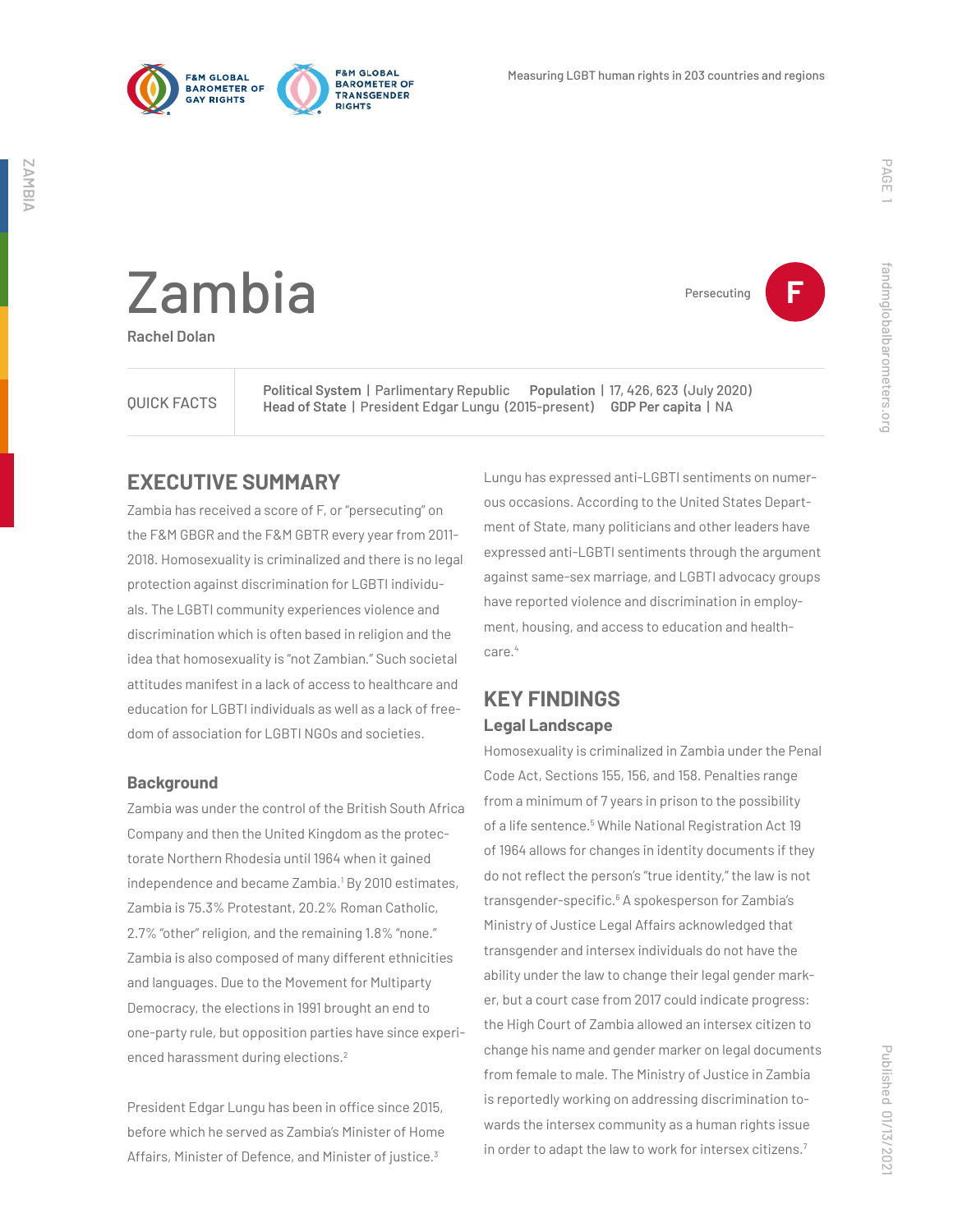

When an anti-discrimination clause was proposed for the Zambian first draft constitution, the Human Rights Commission (HRC) of Zambia, in a consultation in 2013, suggested a rewording of the clause to prevent the LGBTI community from using it. The HRC's justification for this strategy was that the LGBT community were a group "the people of Zambia may not be ready or willing to accept," as well as the fact that homosexuality is criminalized in Zambia under the Penal Code.<sup>8,9</sup>

#### **Political Landscape**

In November 2019, the United States ambassador to Zambia, Daniel Foote, was recalled from the country after criticizing the Zambian government for imprisoning two men who were seen having sex. Under accusations from the Zambian government that Foote was leveraging US aid to dictate policy, President Lungu declared Foote a persona non grata and Washington recalled Foote back to the US.<sup>10</sup>

President Lungu has made numerous anti-LGBTI comments based on the ideas that homosexuality is unnatural and that it is not a part of Zambian "culture." In 2015, for example, he said, "We will not support homosexuality. I will not compromise human nature because of money. God made man and woman."11 This comment invokes a religious ethos, declaring that homosexuality is unnatural under God. In 2013, when he was serving as Minister of Defence, he declared that same-sex marriage is "unzambian; it is not part of our culture."12 Many of Lungu's anti-LGBTI comments are in response to the idea of same-sex marriage, using it as a concrete way to oppose homosexuality as "unzambian" and unnatural.

#### **Socio-Economic Landscape**

The Global Acceptance Index has found that acceptance levels of LGBTI people in Zambia have decreased from 2000-2017. This correlates with the Global Acceptance Index's finding that, globally, acceptance has become

polarized in the last decade such that the least accepting countries have decreased in acceptance levels and the most accepting countries' levels have increased.13 As Zambia's ranking is closer to the bottom, it reflects this pattern in that its levels of acceptance have decreased.

Much of the violence and discrimination directed towards the LGBTI community in Zambia is based on a religious ethos. In 2017, after the Football Association of Zambia attempted to prohibit discrimination on the basis of sexual orientation (in line with FIFA regulations), the president of of the Internation Federation of Christian Churches declared that the policy would "bring the happenings of Sodom and Gomorrah here."<sup>14</sup> In 2019, Zambia's Minister of Religious Affairs and National Guidance ordered the cancellation of a reality show on the grounds that it "promoted homosexuality," saying "Our stand as a Christian nation is clear and the laws of the land speak louder."15

#### **Societal Discrimination**

There are several LGBTI-based NGOs in Zambia, but they operate underground due to the legal danger they may be in: the Registrar of Societies is entitled to deny registration to any society that is "prejudicial to or incompatible with the peace, welfare or good order in Zambia" under Section 8 of the Societies Act 1958. For example, in 1998, the Resgistrar refused the Lesbians Gays and Transgender Association (LEGATRA), comparing it to a "Satanic organization."16,17

One of the main sources of the lack of access to healthcare and resources for LGBTI minorities in Zambia is a lack of appropriate information because of the stigma and illegality around hoomosexuality. LGBTI minorities also do not receive proper care because of prejudiced healthcare workers who discriminate on the basis of sexual orientation.<sup>18</sup>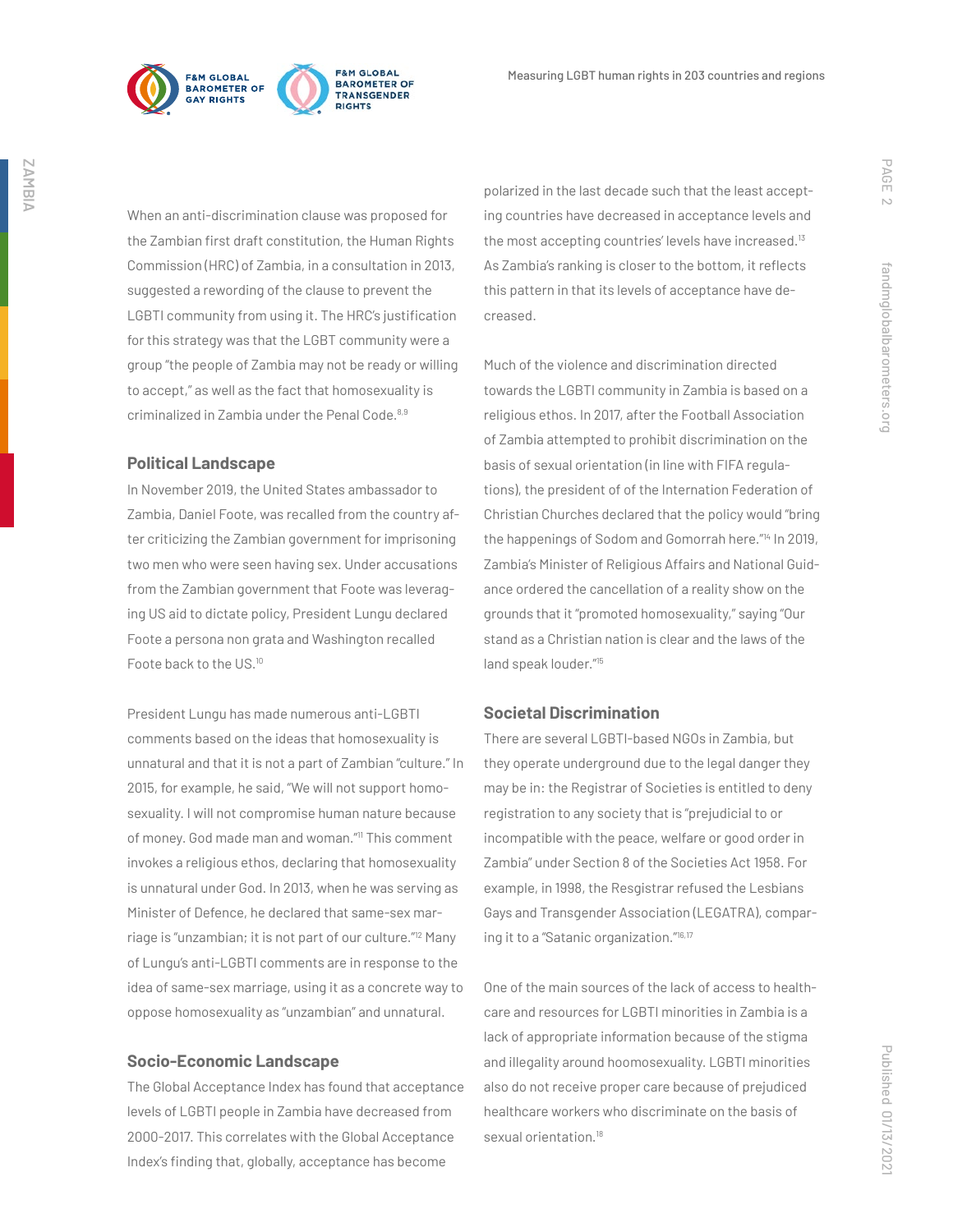

### **ANALYSIS**

Zambia's scores on the F&M GBGR and GBTR are on par with those of other countries in Sub-Saharan Africa. As Zambia had received an F from the F&M GBGR and GBTR every year from 2011-2018, it is unlikely that these scores will change in the next year. Discrimination and violence directed toward LGBTI minorities is often based on a religious ethos and the idea that homosexuality defies Zambian culture, both of which provide a justification for continuing that discrimination and violence. There may be some progress in the realm of protecting the intersex community as there is a push for legal recognition of "intersex" as a gender, but these conversations seldom involve the challenges that transgender Zambians who are not intersex face: Transgender identities are more often discussed through the lens of an intersex person who identifies as transgender.